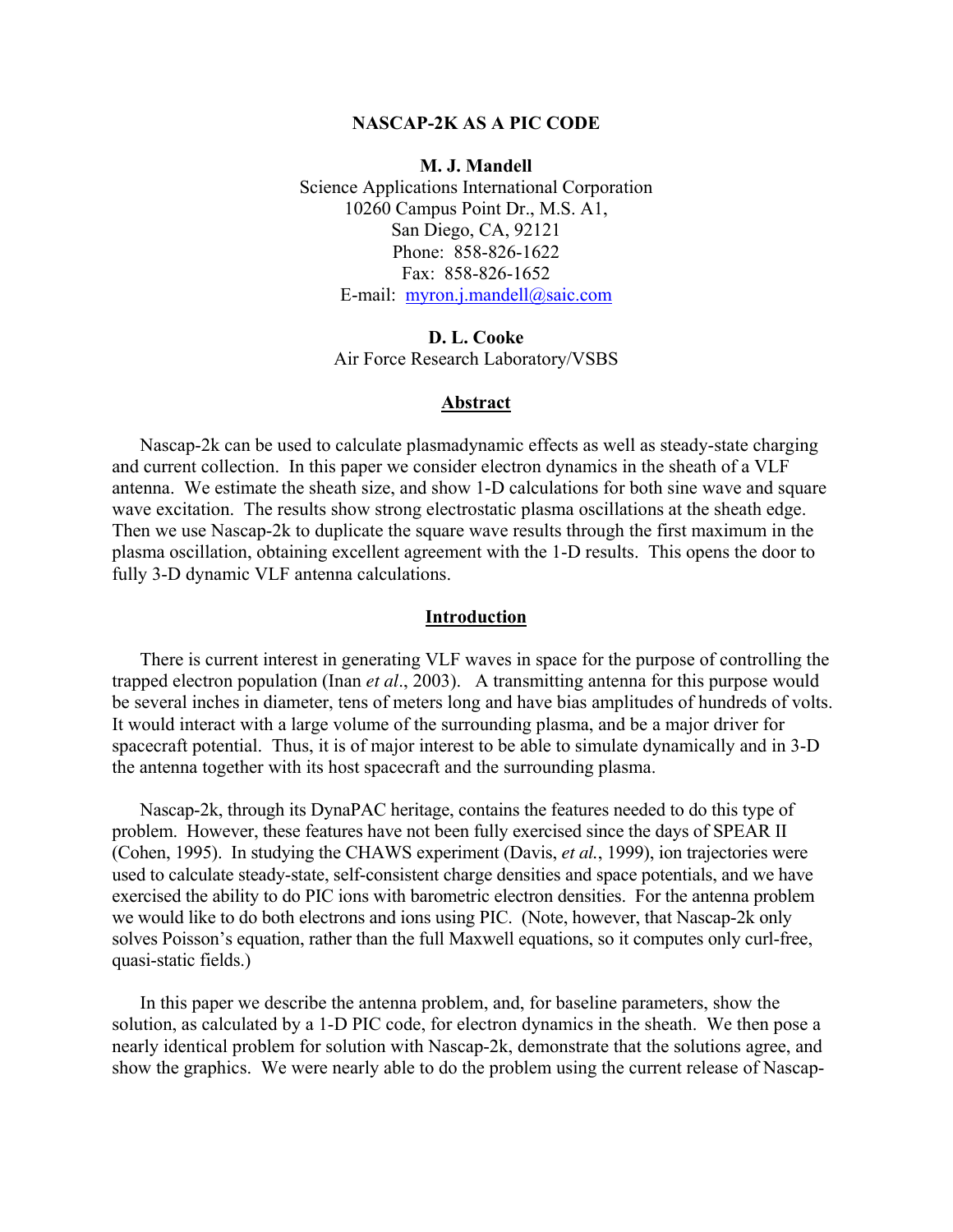2k, editing scripts within the GUI and some of the generated ASCII input files. In the end, one line of code had to be changed to obtain a correct result.

### **Statement of Problem**

The objective is to simulate the dynamic sheath around a negative thin rod. We avoid positive polarity because the positive half of the antenna will collect copious electrons, so the maximum potential it can reach is determined by numerous unknown factors, such as the relative size of the spacecraft and antenna. We wish to do this with realistic values of plasma density, ion mass, applied voltage, frequency, magnetic field, and spacecraft velocity. The arbitrary directions of the latter two require a 3-D code. A 1-D (radial) code can handle magnetic field either parallel to the antenna or circumferential (as would be caused by current flowing in the antenna).

## **Sheath Size Estimate**

The sheath (defined as the region from which electrons are excluded) can be quite large, even for a fairly modest potential of about 100 volts. To calculate the sheath size, we specify the electric field at the antenna radius,  $R_0$ . We assume that the external space between the antenna and the sheath is filled with ions at ambient density, ρ. The electric field at any radius, r, between the antenna and the sheath is

$$
E(r) = \frac{\rho e(r^2 - R_0^2)}{2\varepsilon_0 r} - \frac{a}{r}E(R_0)
$$

The sheath condition is  $E(R_s)=0$ , where  $R_s$  is the sheath radius. We then integrate the electric field from  $R_s$  to  $R_0$  to determine the corresponding potential.

Figure 1 shows the relation between applied potential and sheath radius for a 10 cm diameter antenna. At a density of  $10^{12}$  m<sup>-3</sup> the sheath radius at 100 volt bias is about 15 cm, and grows to nearly a meter at a density of  $10^{10}$  m<sup>-3</sup>. The calculations to follow assume a density of  $3\times10^{11}$  m<sup>-</sup>  $3$ , giving a sheath radius of about 20 cm.

#### **Baseline Parameters**

Table 1 shows the baseline parameters for the calculation. Density of  $3\times10^{11}$  m<sup>-3</sup> is chosen so that the sheath is large compared with the wire but still very tractable computationally. In general the plasma is cold, but 0.1 eV is used in those places where temperature is required. The antenna frequency is set to 100 kHz, and the process is followed for a half-period of 5 microseconds. To see the effect of magnetic field, a field of 0.5 gauss is chosen. The ordering of the plasma frequency, electron gyrofrequency, and applied frequency is  $\omega_p > \omega_c > 2\pi f$ .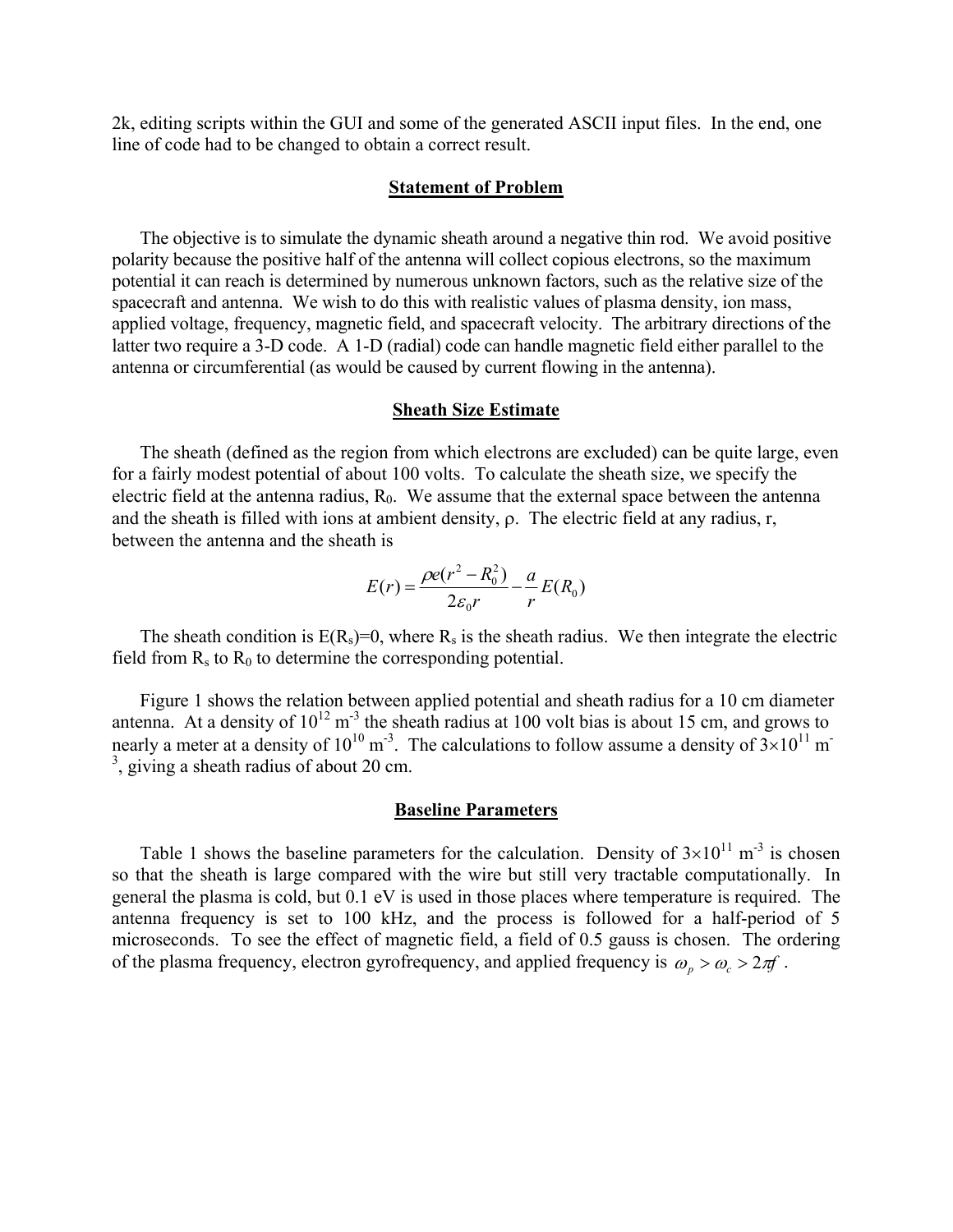| Plasma Density                | $3\times10^{11}$ m <sup>-3</sup>         |
|-------------------------------|------------------------------------------|
| <b>Electron Temperature</b>   | $0.0$ or $0.1$ eV                        |
| Plasma Frequency              | $3.1 \times 10^{7}$ s <sup>-1</sup>      |
| Antenna Frequency             | $100$ kHz                                |
| Magnetic Field                | $0.0$ or $0.5$ gauss                     |
| <b>Electron Gyrofrequency</b> | 0.0 or $8.8 \times 10^6$ s <sup>-1</sup> |
| Ion Species                   |                                          |

|  |  |  |  | Table 1. Parameters for baseline calculations. |
|--|--|--|--|------------------------------------------------|
|--|--|--|--|------------------------------------------------|

# **1-D Calculations**

A simple one-dimensional finite element code was written to simulate quasistatic plasmadynamics about a long cylindrical antenna. The computational domain extended out to one meter from an antenna radius of 5 cm, and was divided into 1000 zones in equal increments of  $r^2$ . Two ion macroparticles and two electron macroparticles were placed in each zone, with each macroparticle having equal charge. The simulation was run for 2000 timesteps of 2.5 nanoseconds each, making up the 5 microsecond half-period for the 100 kHz frequency. When electrons left the computational space they were replaced by thermal electrons.

Figure 2 shows the potential profile at various times in the calculation. As expected, the potential is rapidly screened to about the expected sheath radius as electrons are expelled from the sheath. At certain times a positive potential region appears. This is an effect of electron inertia, as the moving electrons do not stop of their own accord, but must be attracted back towards the sheath boundary. In Figures 3-6 we plot (1) the maximum potential at times when a positive region appears; (2) the location of the maximum potential; and (3) the location of the sheath edge, indicated by a sharp drop in the charge density from nearly the ambient ion density to nearly zero.

Figures 3 and 4 show results for a half sine wave, for which the applied negative potential continuously rises and returns to zero. The magnitude of the potential maximum is 8-10 volts, and the oscillation frequency is somewhat less than the electron plasma frequency. The sheath edge occurs at a radius of about 20 cm as calculated above, with oscillations of about two cm. The potential maximum, when it occurs, is just inside the sheath edge.

Two differences can be noted between the unmagnetized (Figure 3) and magnetized cases. First, in the unmagnetized case the potential goes completely non-positive between peaks, whereas in the magnetized case a positive peak forms inside the outer boundary. This occurs because the magnetic field inhibits inward diffusion of the thermal electrons. Second, in the unmagnetized case the sheath remains at the end of the pulse, even though the potential goes to zero, while in the magnetized case the sheath disappears. This occurs because the magnetic field traps inbound electrons in the sheath region, whereas in the absence of magnetic field inbound electrons collide with the antenna.

Square wave calculations were done in 1-D to compare with the Nascap-2k calculations below, and are shown in Figures 5 and 6. Much stronger plasma oscillations are seen, with the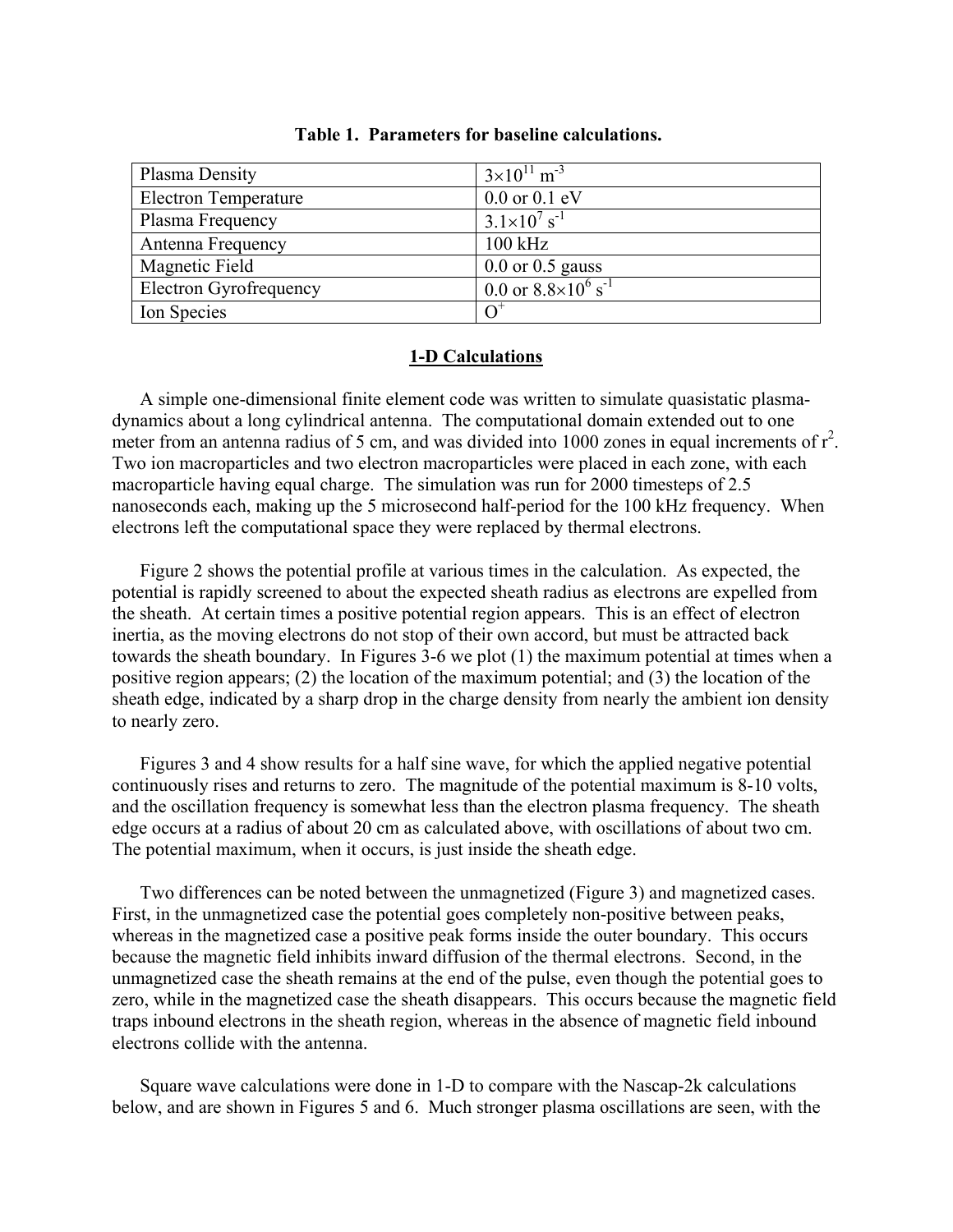initial oscillation at 75 volts. The sheath edge oscillates 10 cm on either side of its average position at 20 cm, and the peak potential occurs well inside the sheath. Application of the 0.5 gauss magnetic field doubles the rate of decay of the oscillations.

### **3-D Calculations**

Three-dimensional calculations were done with Nascap-2k to demonstrate the feasibility of such calculations. Figure 7 shows the Nascap-2k antenna model embedded in a nested grid. The antenna consists of two square rods, each 10 cm on a side and 4 m long. The outer boundary of the grid is a square 1.32 m on a side. The coarse resolution is 11 cm, with 5.5 cm resolution near most of the antenna, and 2.75 cm resolution in a limited region. Initially, 8 electron macroparticles and 8 ion macroparticles were placed in each zone, positioned so as to represent a uniform charge distribution in the context of the nonlinear interpolants. A negative 100 volt square wave was applied to half of the antenna, and each timestep consisted of (1) tracking the particles for 2.5 nanoseconds, (2) sharing the particle charge to the nodal coefficients in accordance with the nonlinear interpolants, and (3) recalculating the potential in preparation for the next tracking phase.

The initial state is represented in a 3-D view in Figure 8, and a planar view in Figure 9. Each of Figures 9-12 shows a plane of potentials with a plane of electron macroparticles just above it, positioned as shown in Figure 8. (Ion macroparticles have the same initial configuration, but move negligibly during the simulation time.) Note that the apparent high density of particles in the subdivided region is balanced by correspondingly reduced particle weight. Comparing Figure 10 with Figure 9, we see that the potentials change little in the first 25 nanoseconds, but they change considerably in the next 25. Figure 11 shows the electron motion, leading to sheath radii of 9 cm at 25 nanoseconds and 18 cm at 50 nanoseconds. Figure 11 shows the effects of the square cross-section. Particles that started out near the flat, low-field region have moved considerably less than those that started out near the high-field corners.

The simulation was run up to the first potential maximum, which occurred at 137.5 nanoseconds. Figure 12 shows that, at this time, there is a high, broad maximum in the potential, with electrons excluded from a region that extends well beyond the location of the potential maximum. Figure 13 shows another view of the final configuration, with potentials in a plane containing the antenna. Note that there is no apparent difference between the potentials in the highly resolved region and in the less resolved region, suggesting that the highest level of resolution may not be needed.

Figure 14 shows the development of the sheath radius and maximum potential calculated by Nascap-2k, compared with the 1-D sheath radius result. The maximum potential of 75 volts, as well as the time of first maximum (140 ns) is in excellent agreement with the one dimensional result. The maximum sheath radius calculated by Nascap-2k is larger than the 1-D result in proportion to the effective larger size of the 10 cm square antenna vs. the 10 cm diameter round antenna.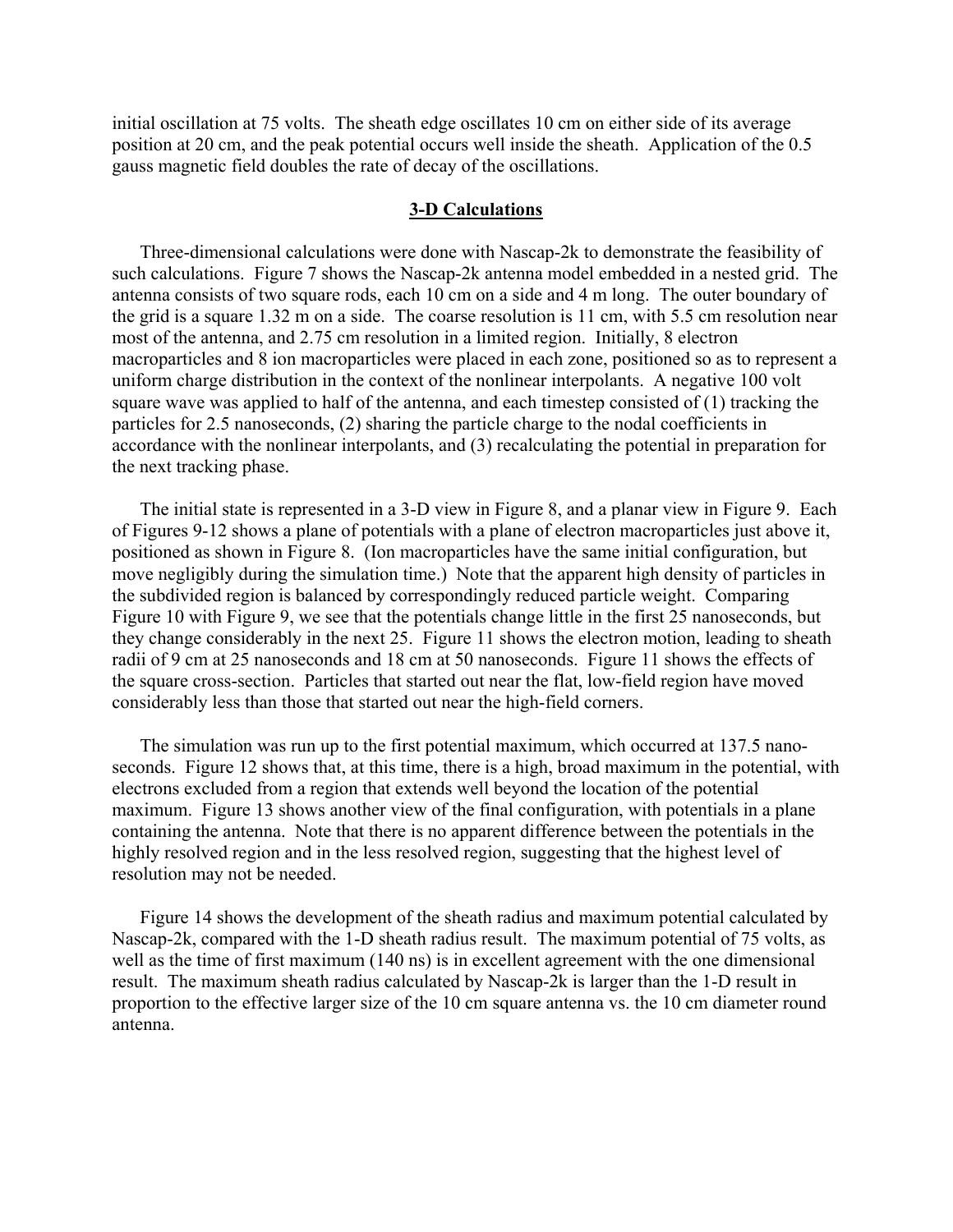## **Conclusions**

Electron dynamics are important in the very large sheaths of VLF antennas under space conditions. Large electrostatic oscillations are to be expected, producing at times positive potential regions about a negative antenna. The amplitude of the oscillations is waveform dependent.

Nascap-2k is shown to have the ability to perform quasi-electrostatic PIC simulations of sheath dynamics in fully 3-D geometry. This is important because such simulations can take into account the presence of the host spacecraft and arbitrary directions of magnetic field and spacecraft velocity.

To do the calculations shown here, scripts needed to be edited within the GUI, and ASCII input files needed to be edited. Only one line of source code had to be changed to obtain a correct result. Thus, an advanced user could do such calculations with the current Nascap-2k release, provided he was given access to the one altered DLL. Future Nascap-2k development will include tuning to make quasi-electrostatic PIC calculations more accessible to less advanced users, as well as features needed for more lengthy calculations, such as introducing thermal electrons at boundaries.



**Sheath Radius**

**Figure 1. Potential vs. sheath radius for negative applied potential on a 10 cm diameter antenna. Curves for three different plasma densities are shown.**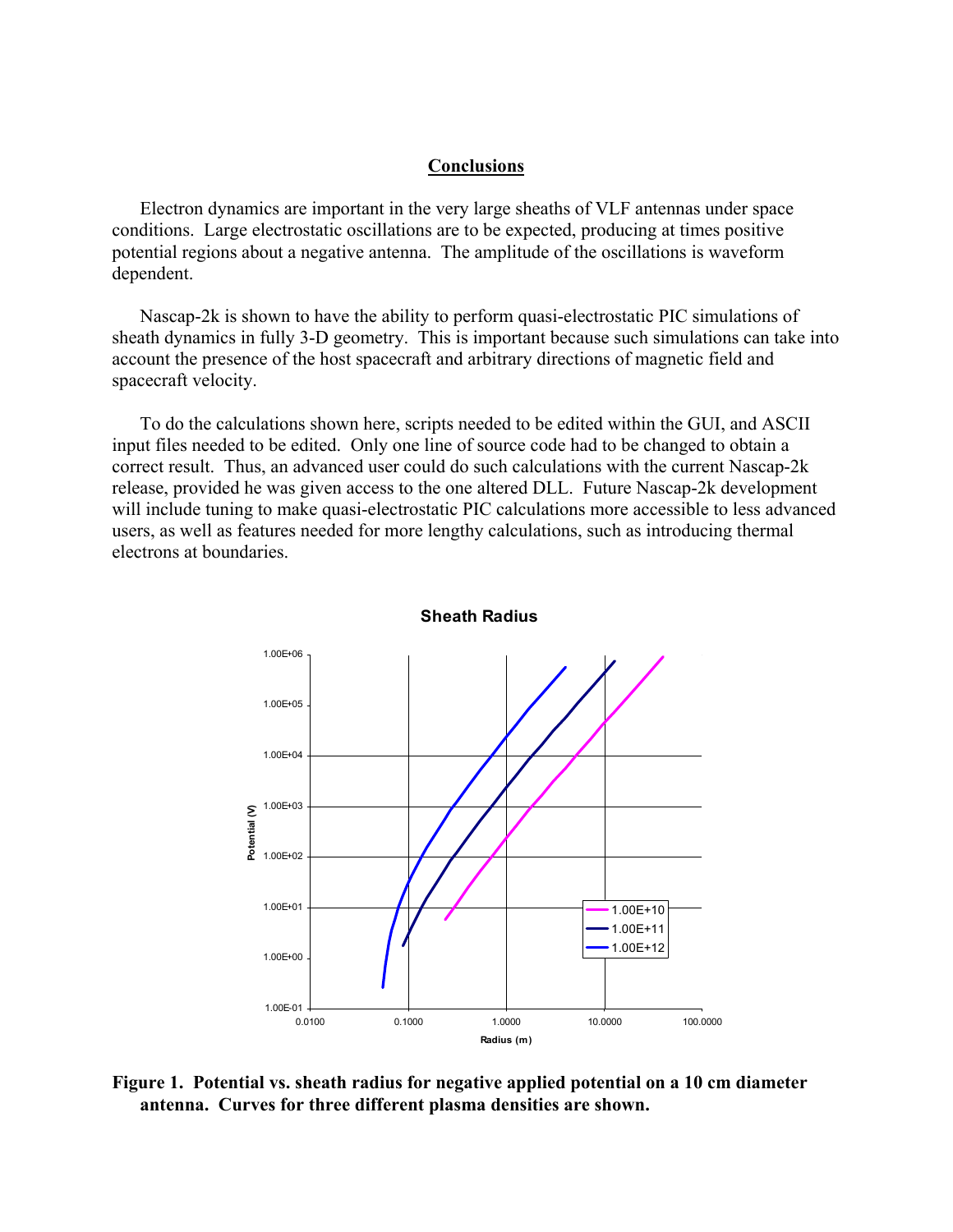

**Figure 2. Potential profile at various times during the 1-d calculation.**



**Figure 3. Simulation results for half sine wave and no magnetic field, showing peak positive potential (magenta curve, right scale), location of peak (yellow curve, left scale) and location of sheath edge (dark curve, left scale).**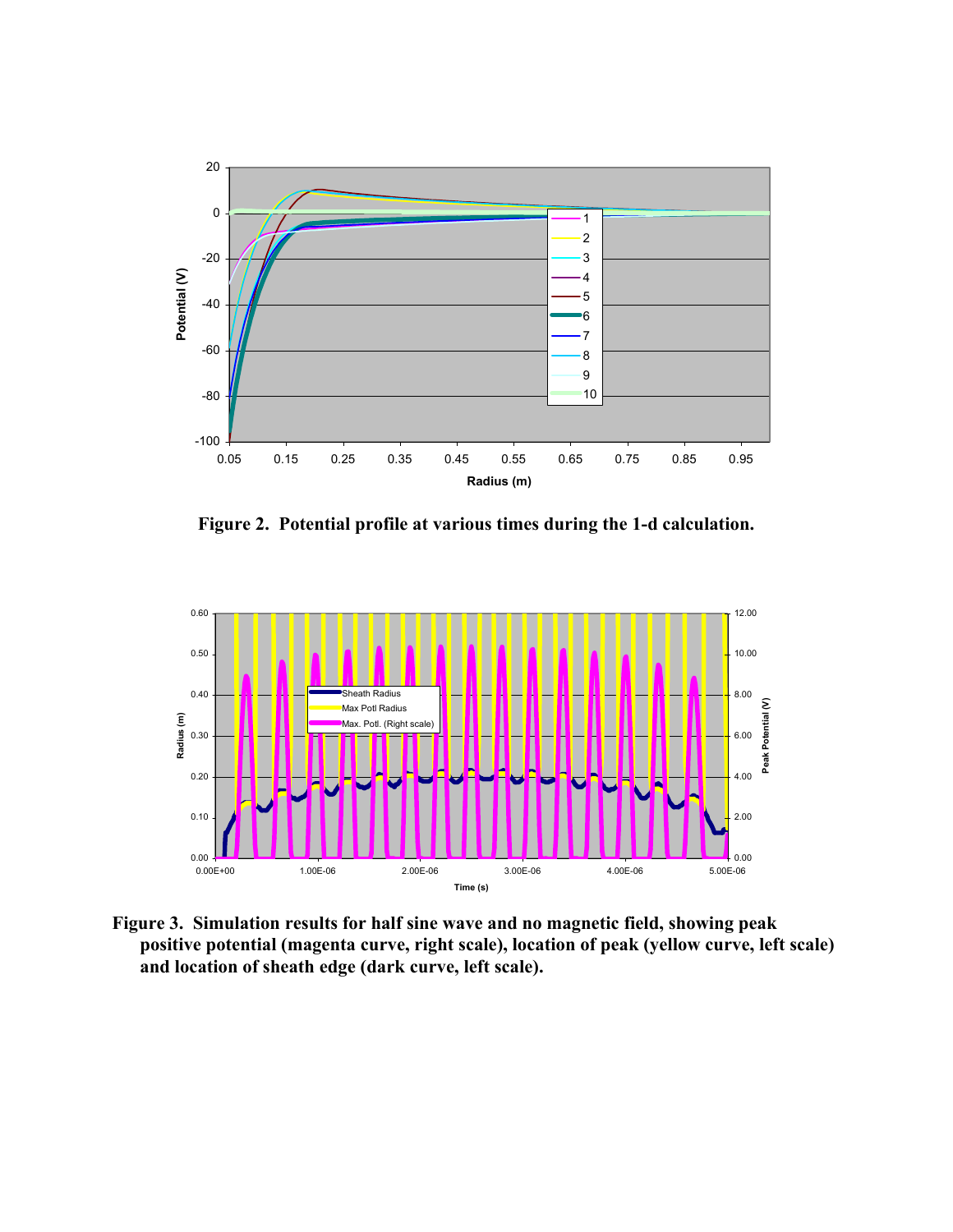

**Figure 4. Same as Figure 3, for half sine wave with magnetic field of 0.5 gauss.** 



**Figure 5. Same as Figure 3, for square wave and zero magnetic field.**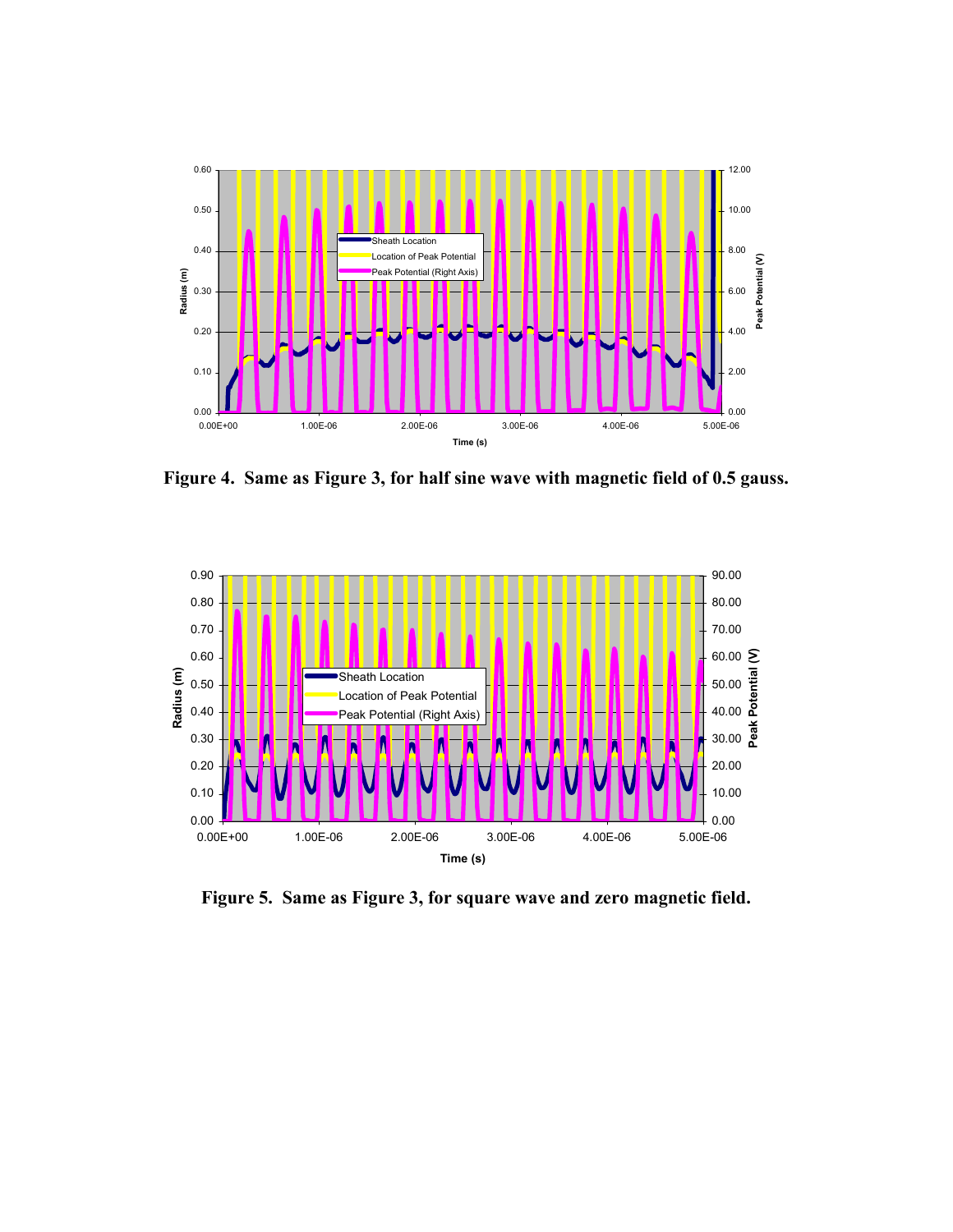

**Figure 6. Same as Figure 3, for square wave with 0.5 gauss magnetic field.** 



**Figure 7. Nascap-2k antenna model, showing antenna and gridding.**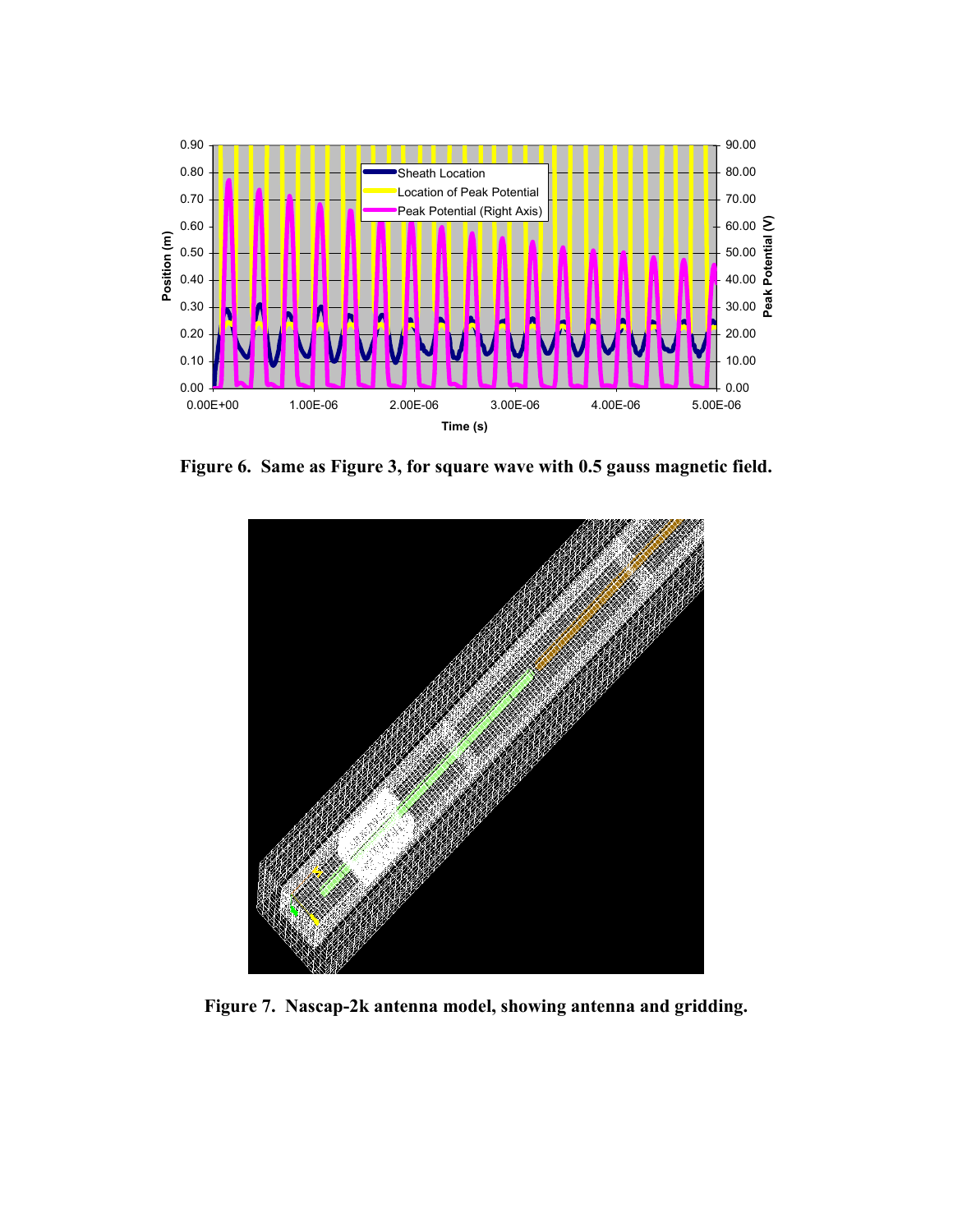

**Figure 8. Nascap-2k antenna model showing potentials and particle positions after 2.5 nanoseconds.** 



**Figure 9. Planar view of initial potentials and particles, as shown in Figure 8.**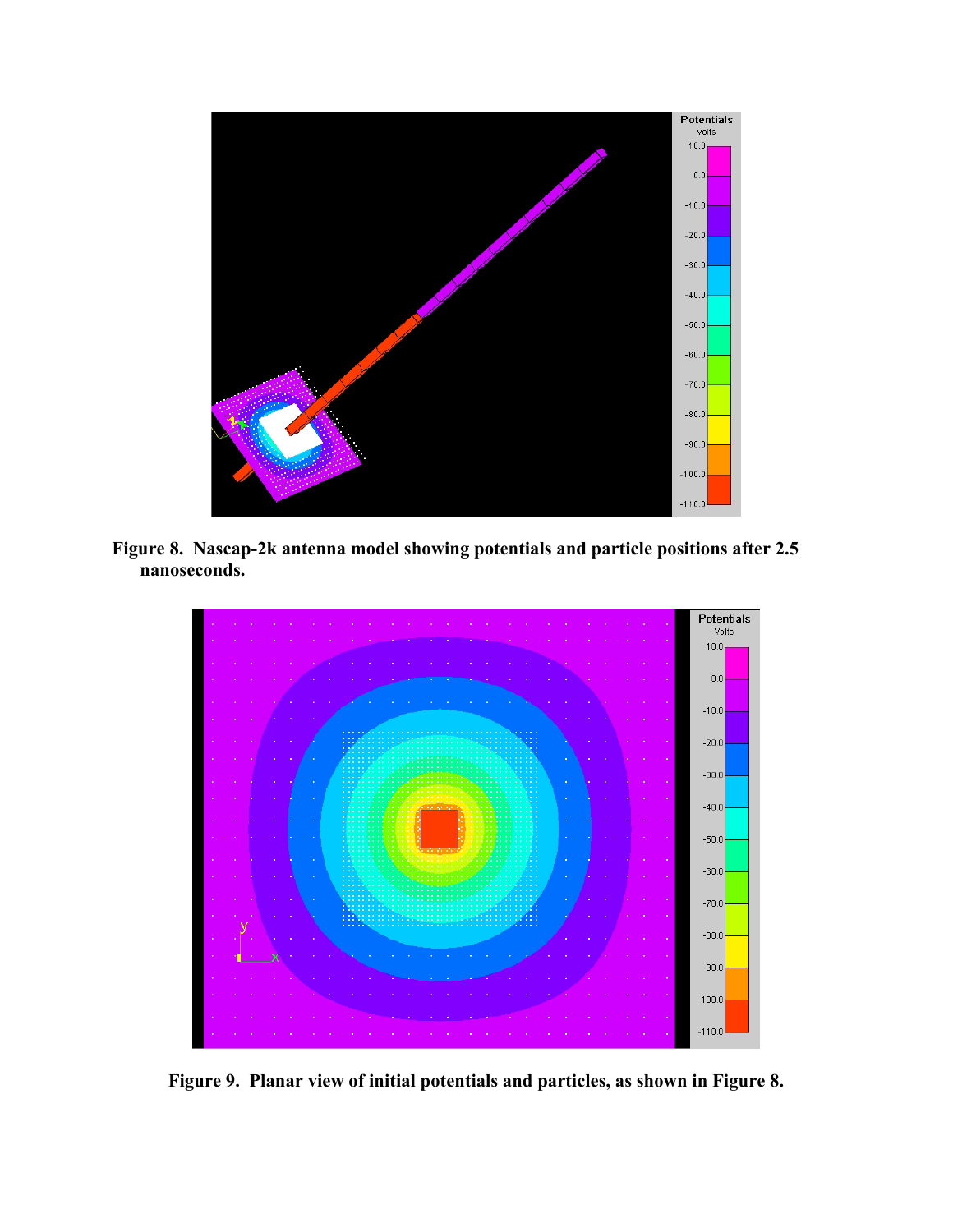

**Figure 10. Particles and potentials after 25 nanoseconds (left) and 50 nanoseconds (right).** 



**Figure 11. Blowup of Figure 10, showing a sheath radius of 9 cm after 25 nanoseconds (left), and about 18 cm after 50 nanoseconds (right).**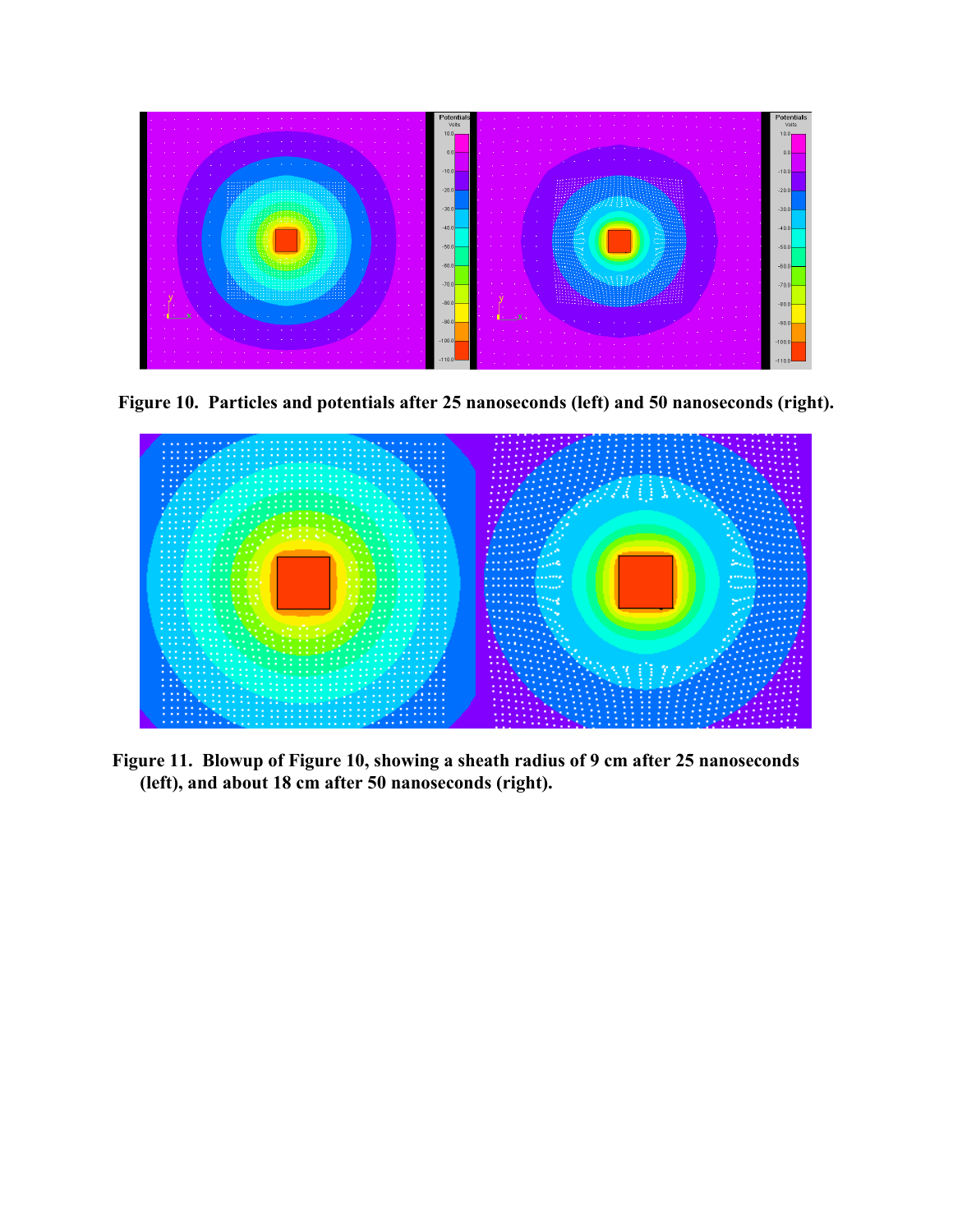

**Figure 12. Potentials and particles at time of maximum positive potential.**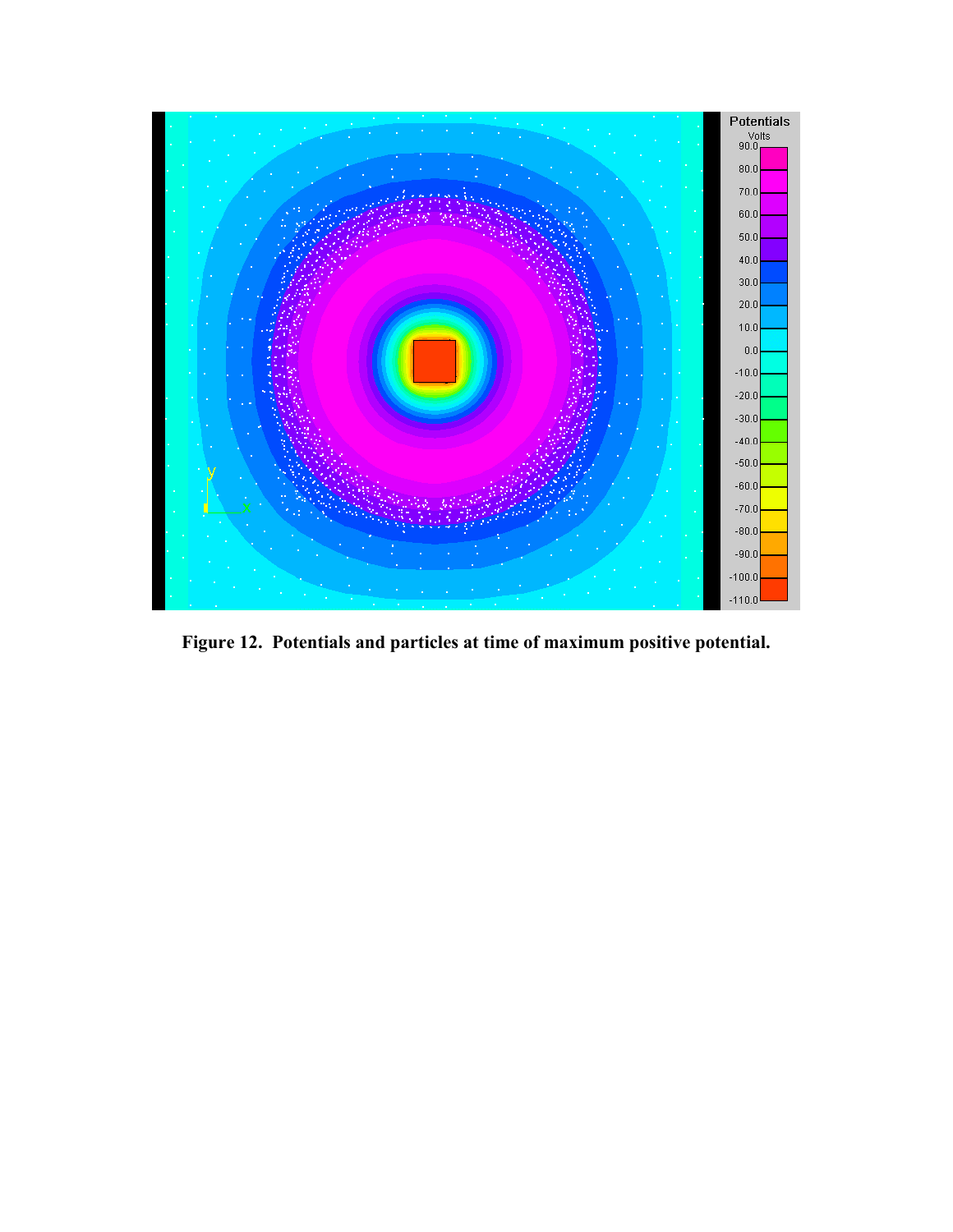

**Figure 13. Another view of the final configuration (at 137.5 ns), showing potentials in a plane containing the antenna.** 



**Figure 14. Nascap-2k results for sheath radius (dark curve) and maximum potential (magenta curve, right scale) compared with 1-D sheath radius results (yellow curve).**